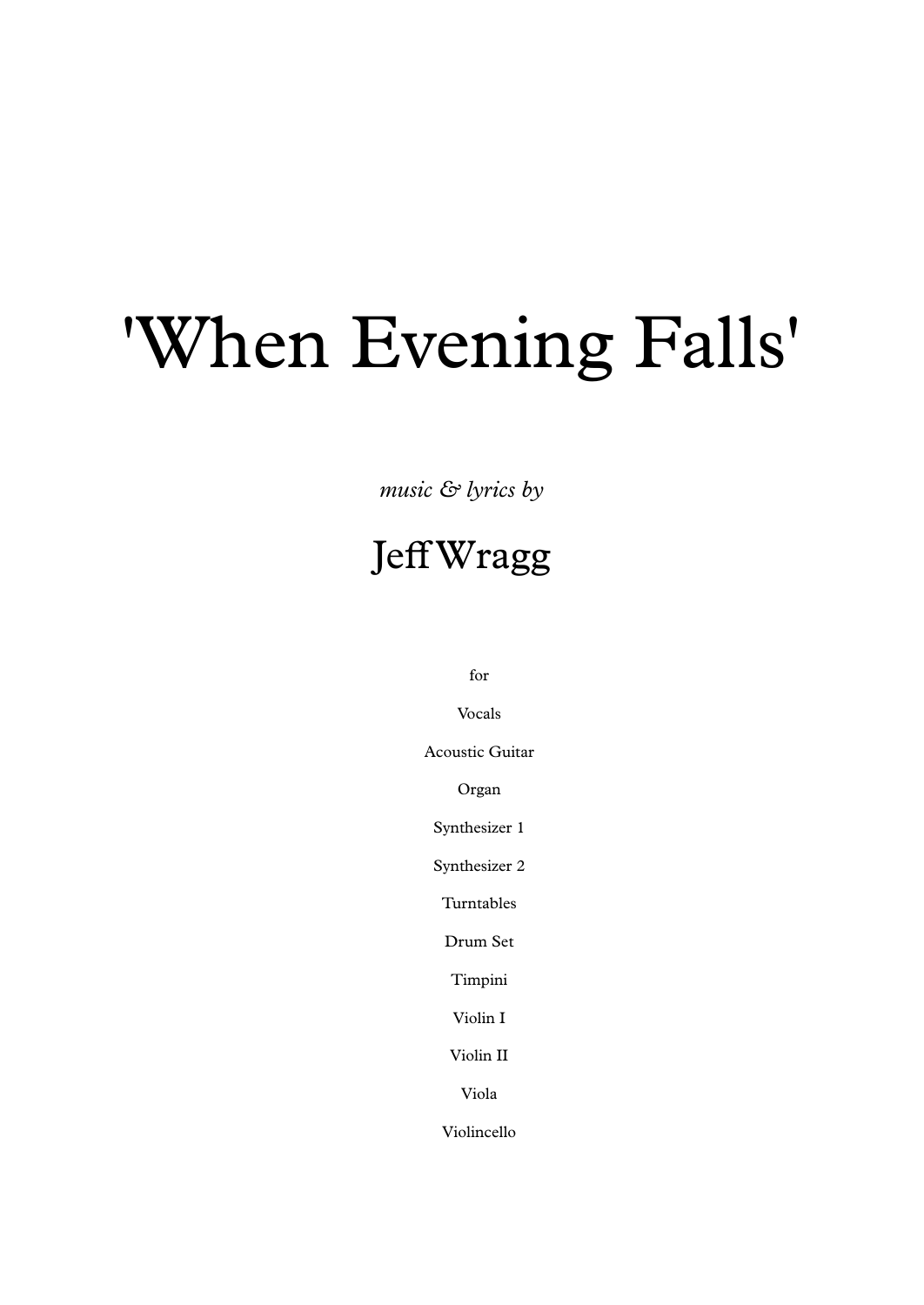## **When Evening Falls**



Copyright © jwragg 2016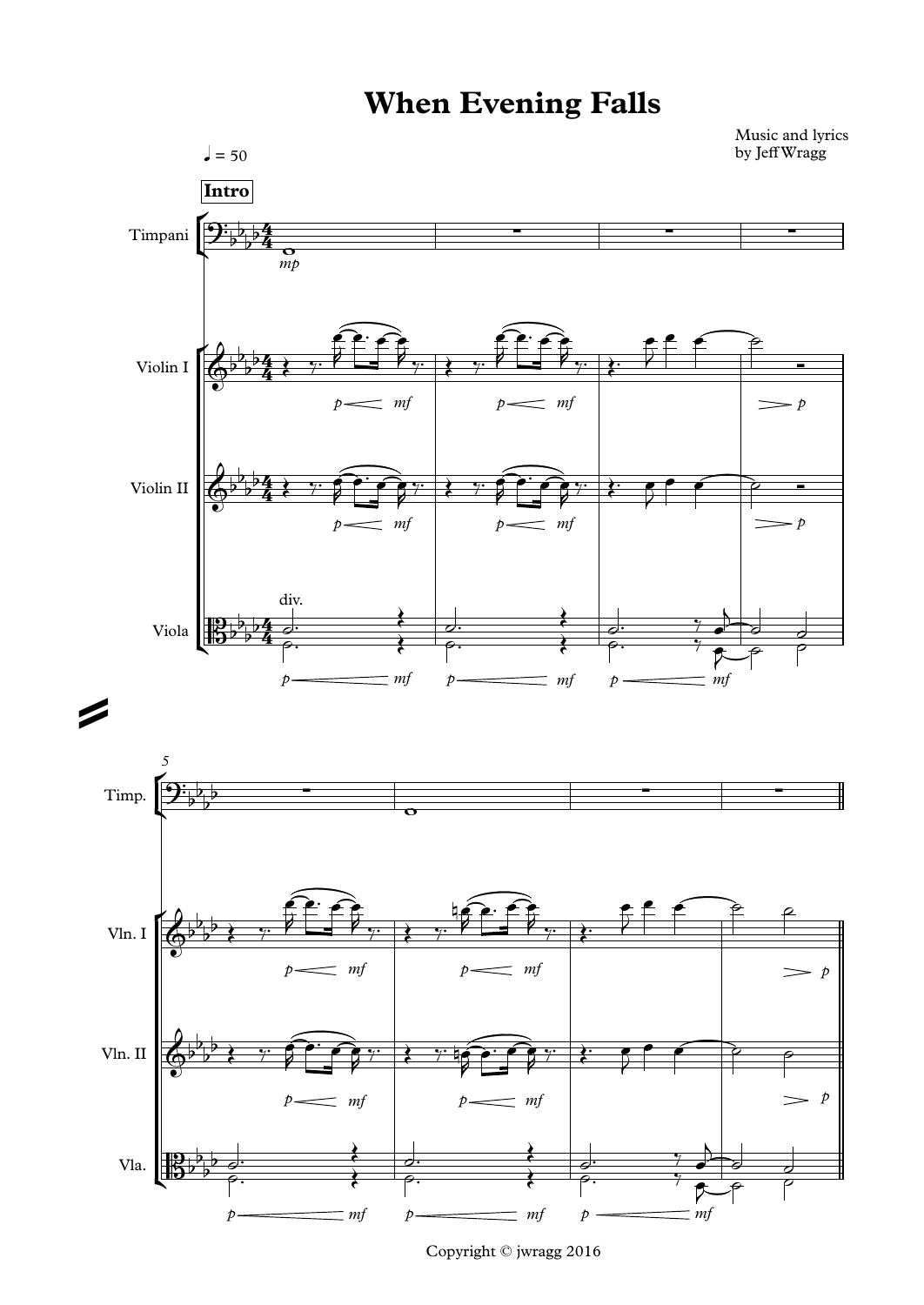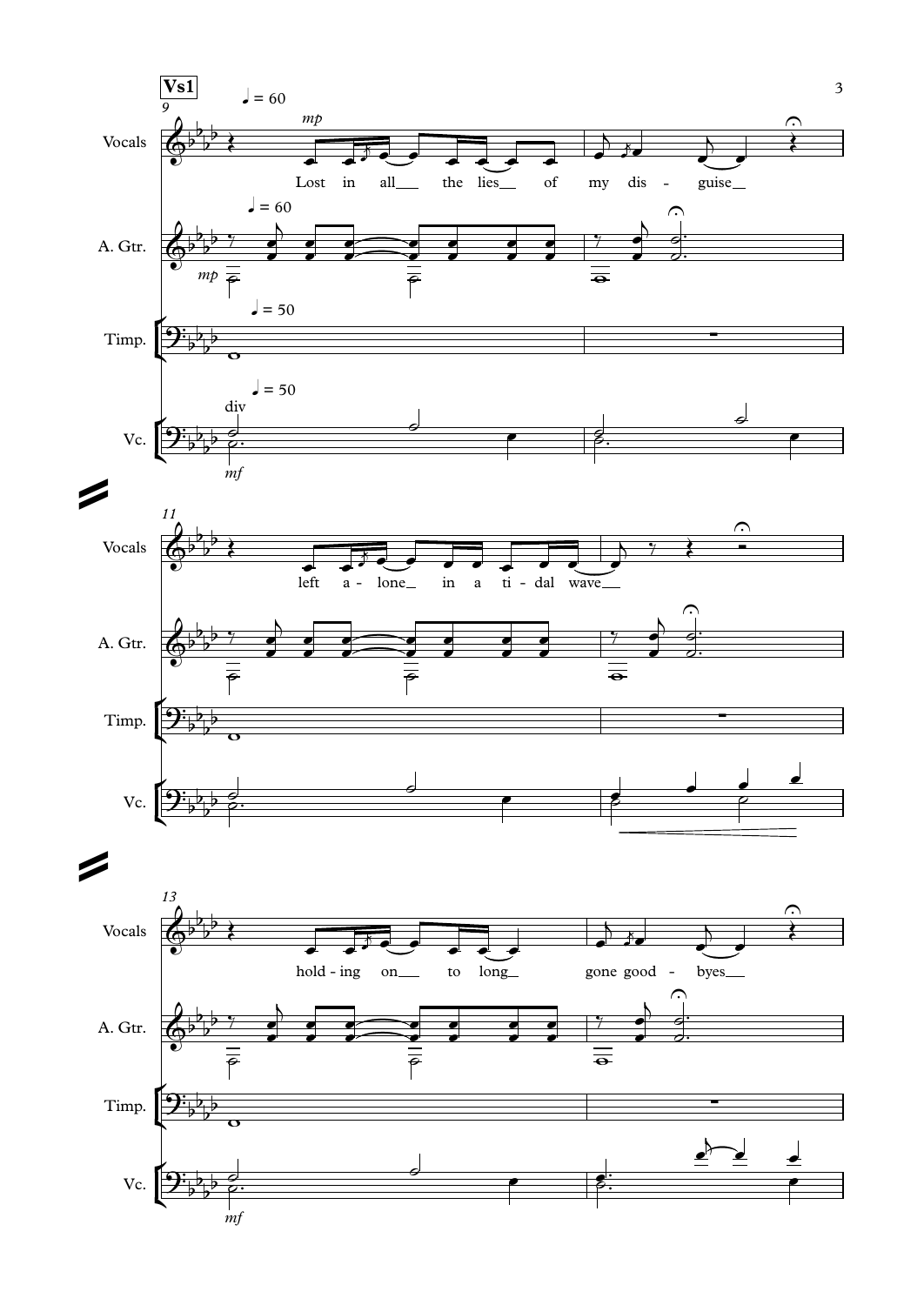



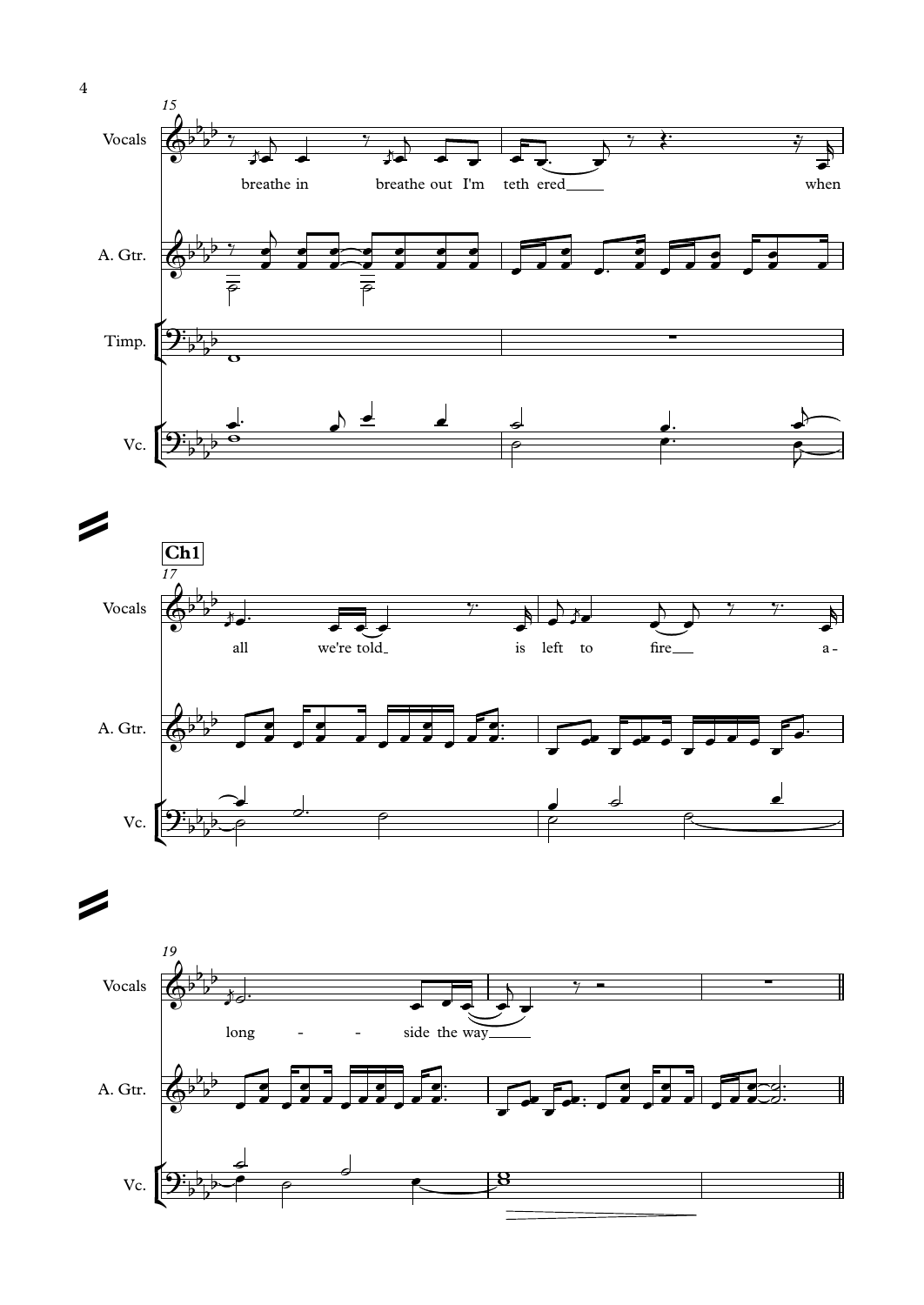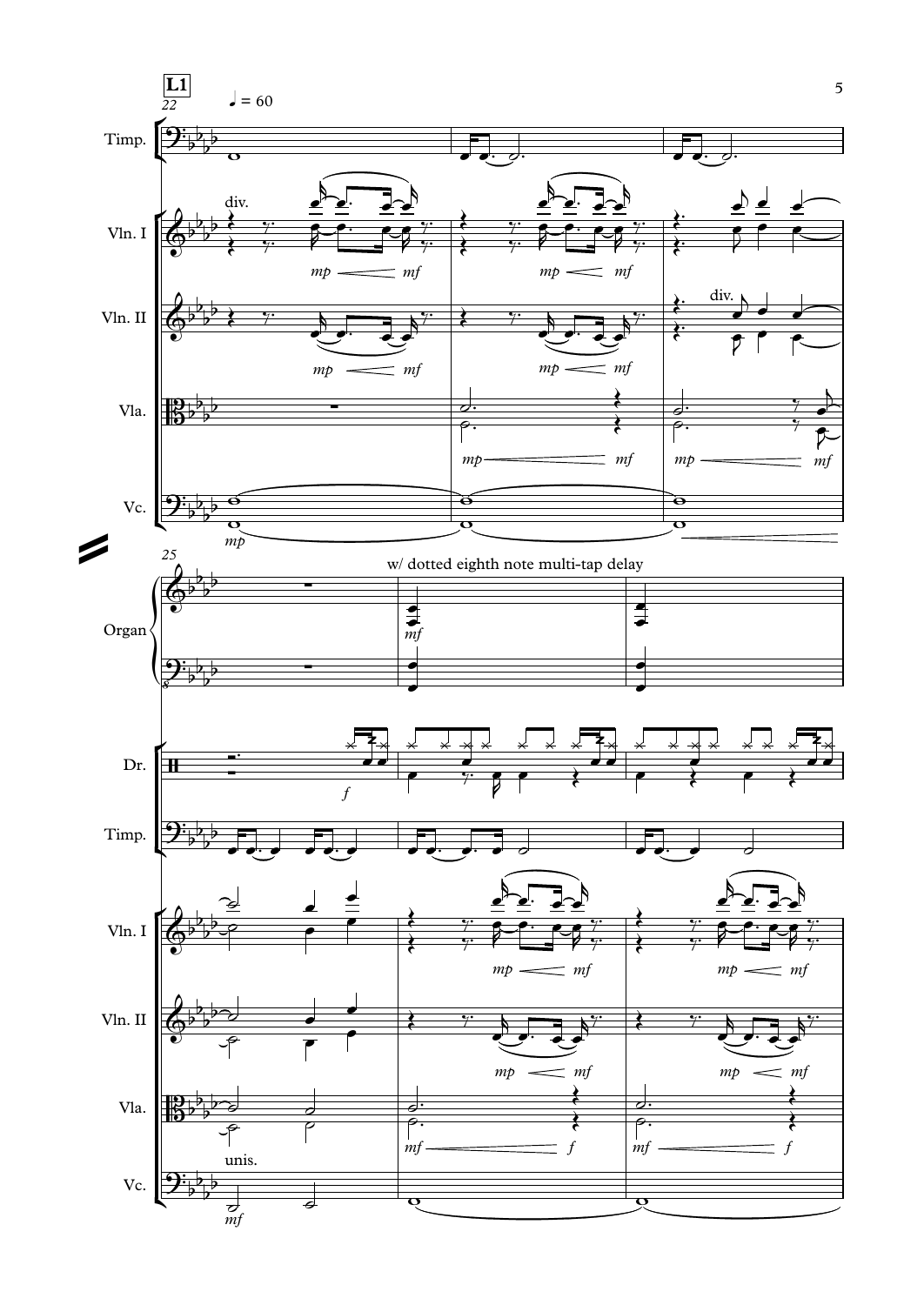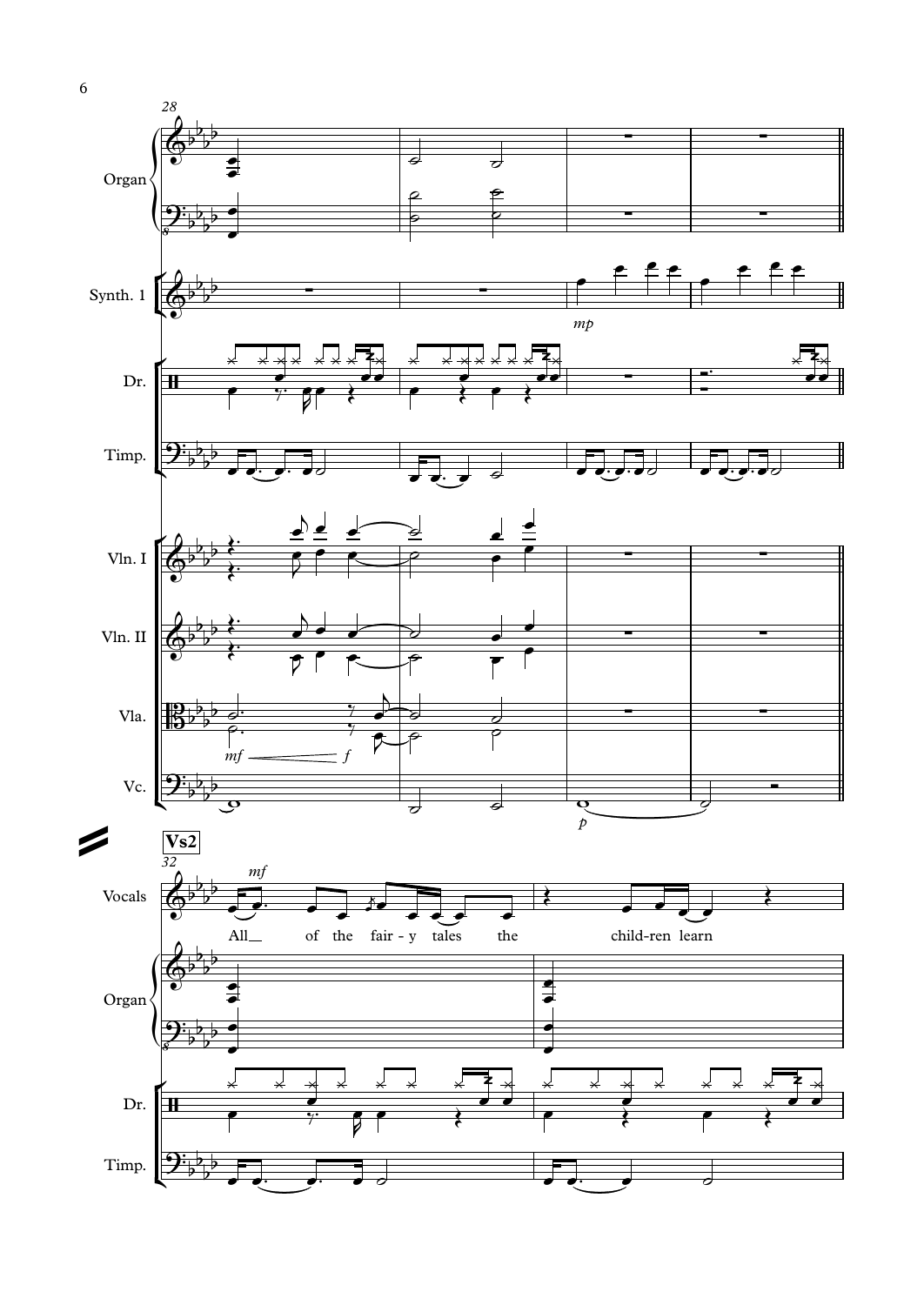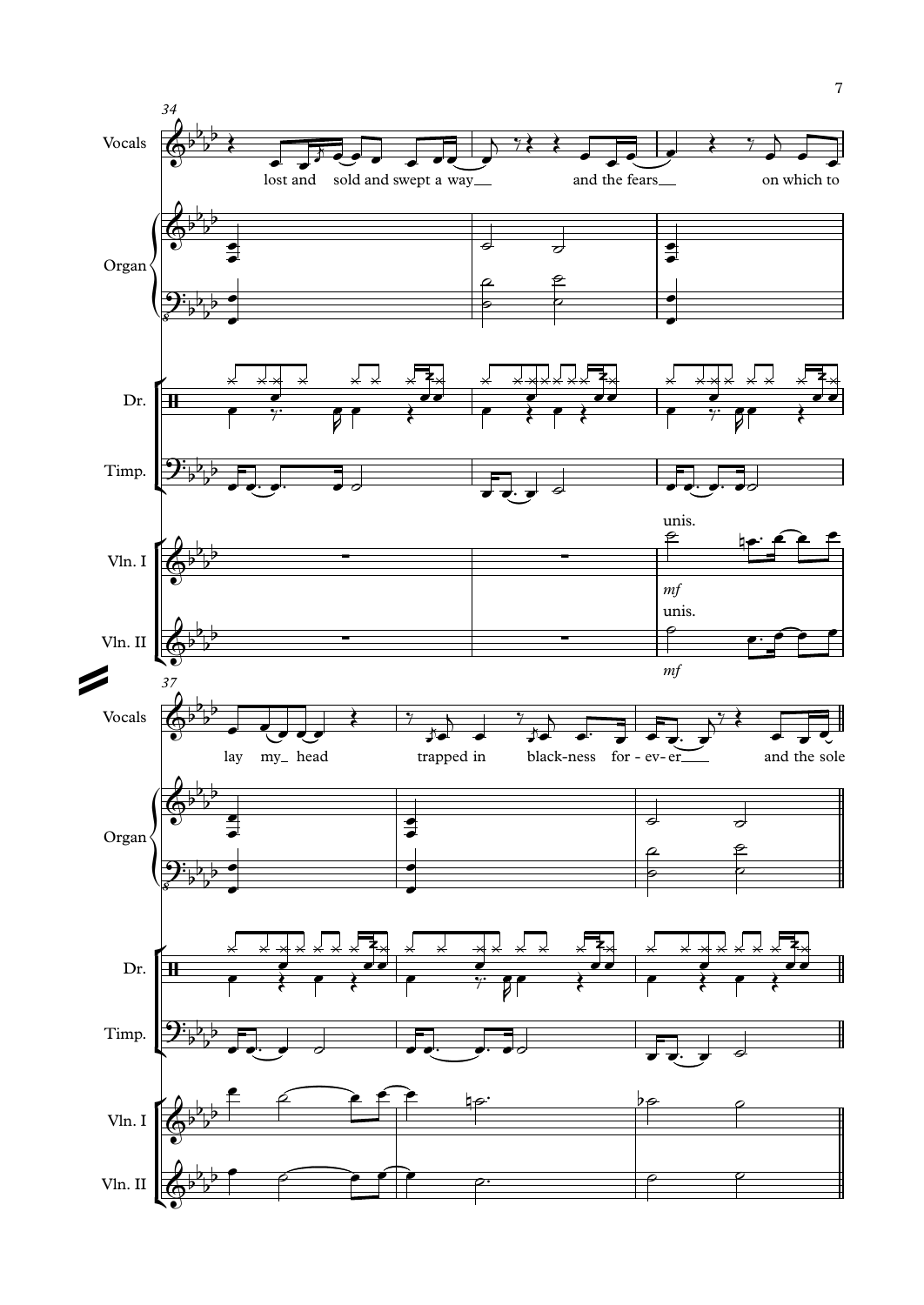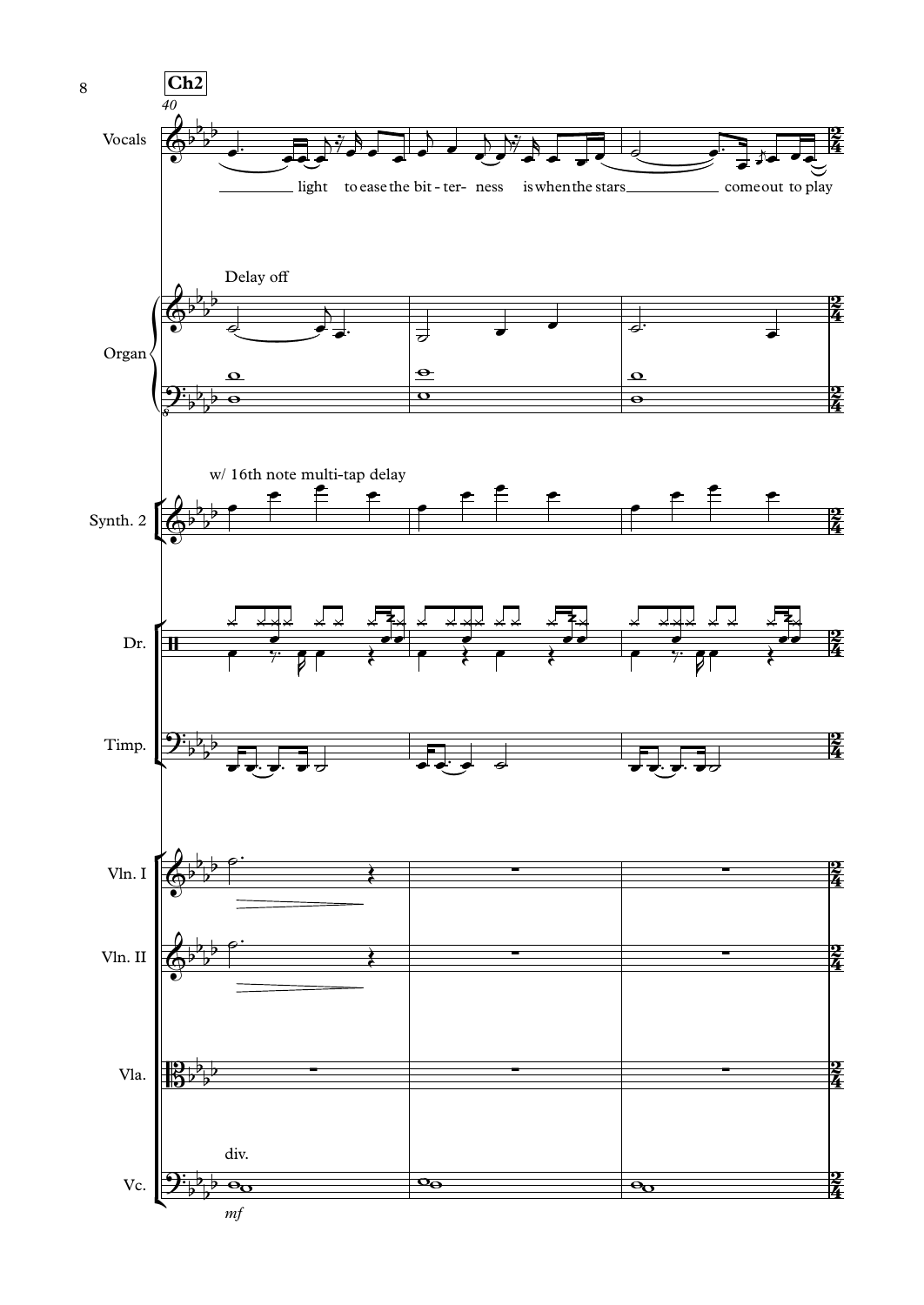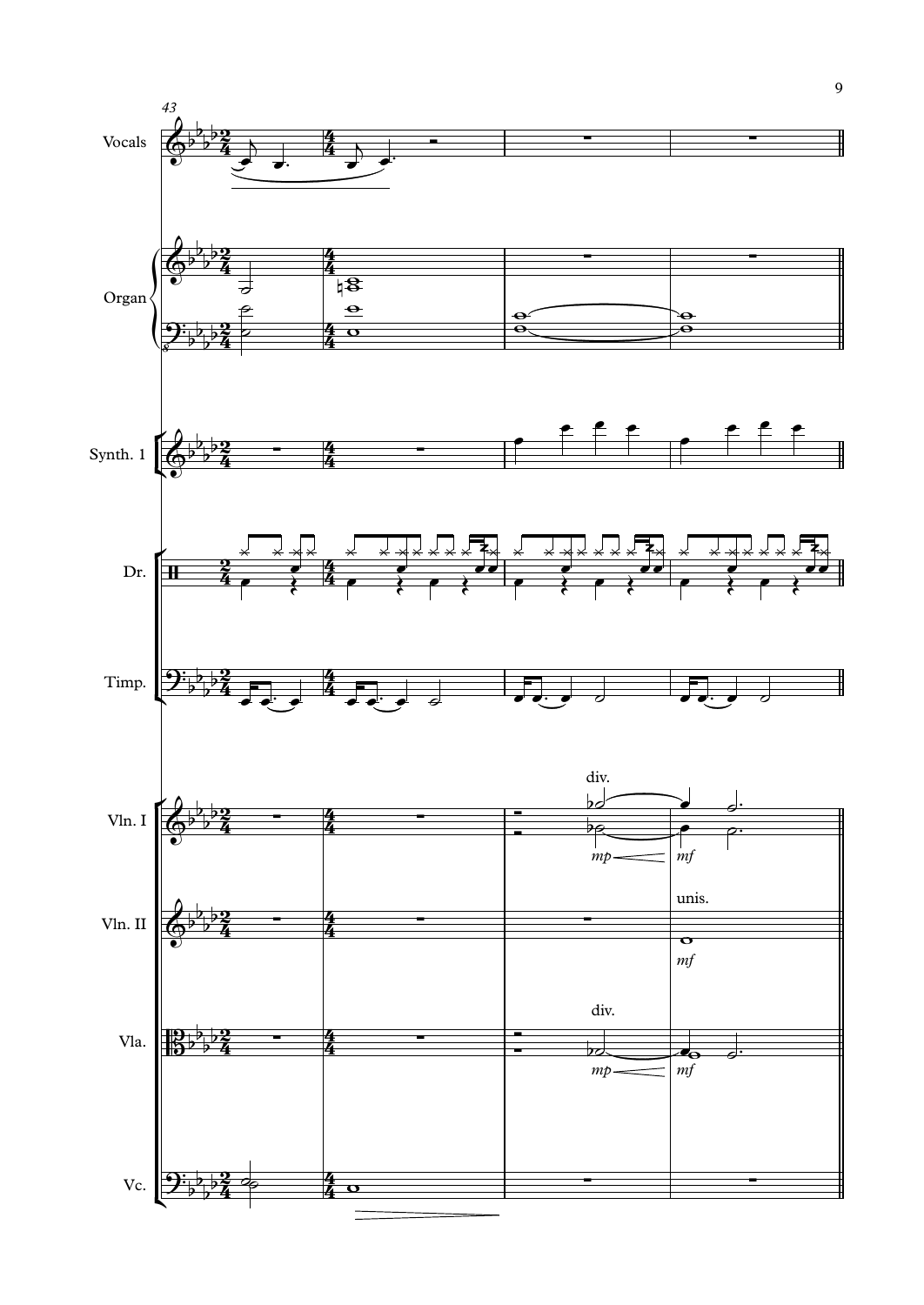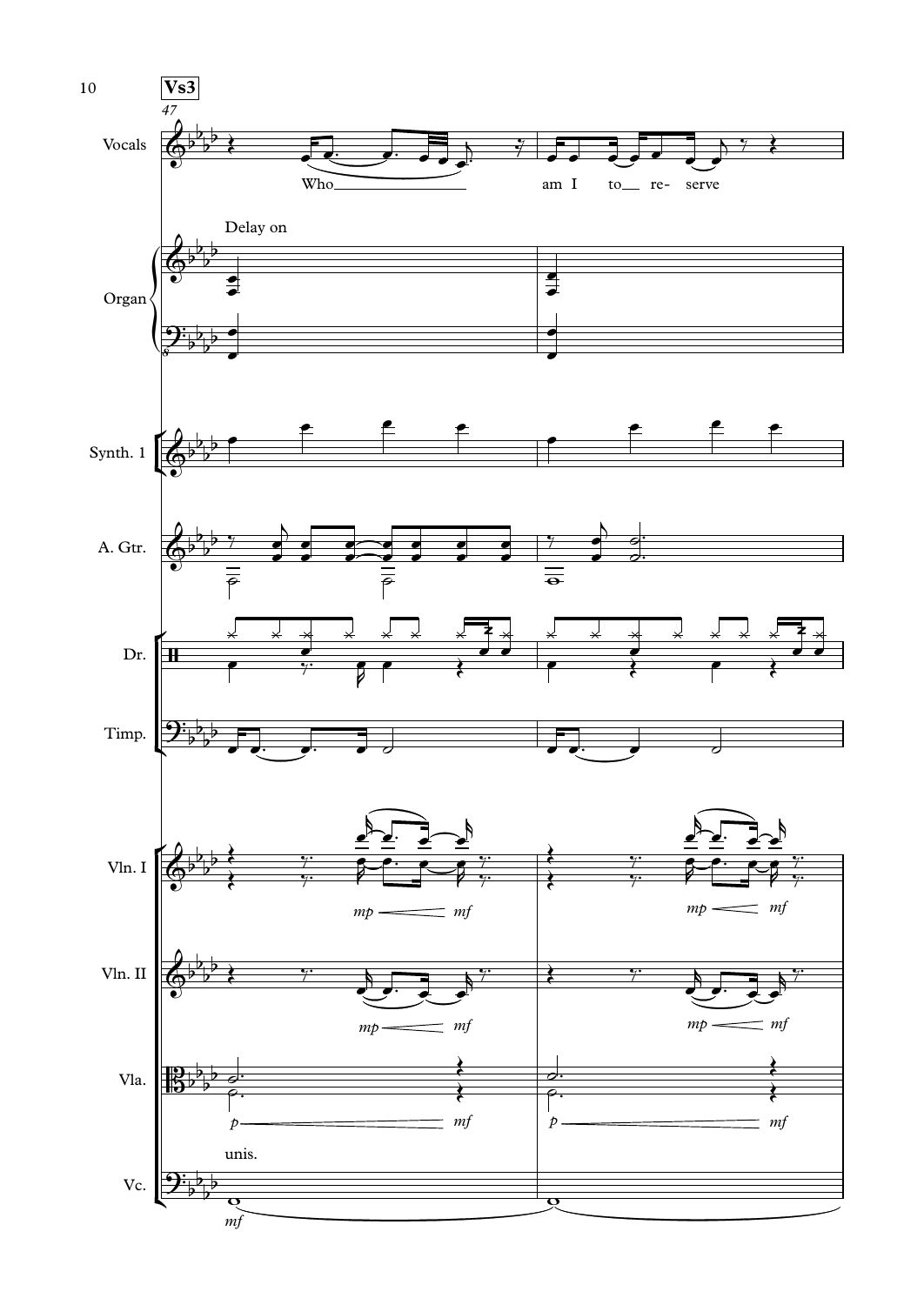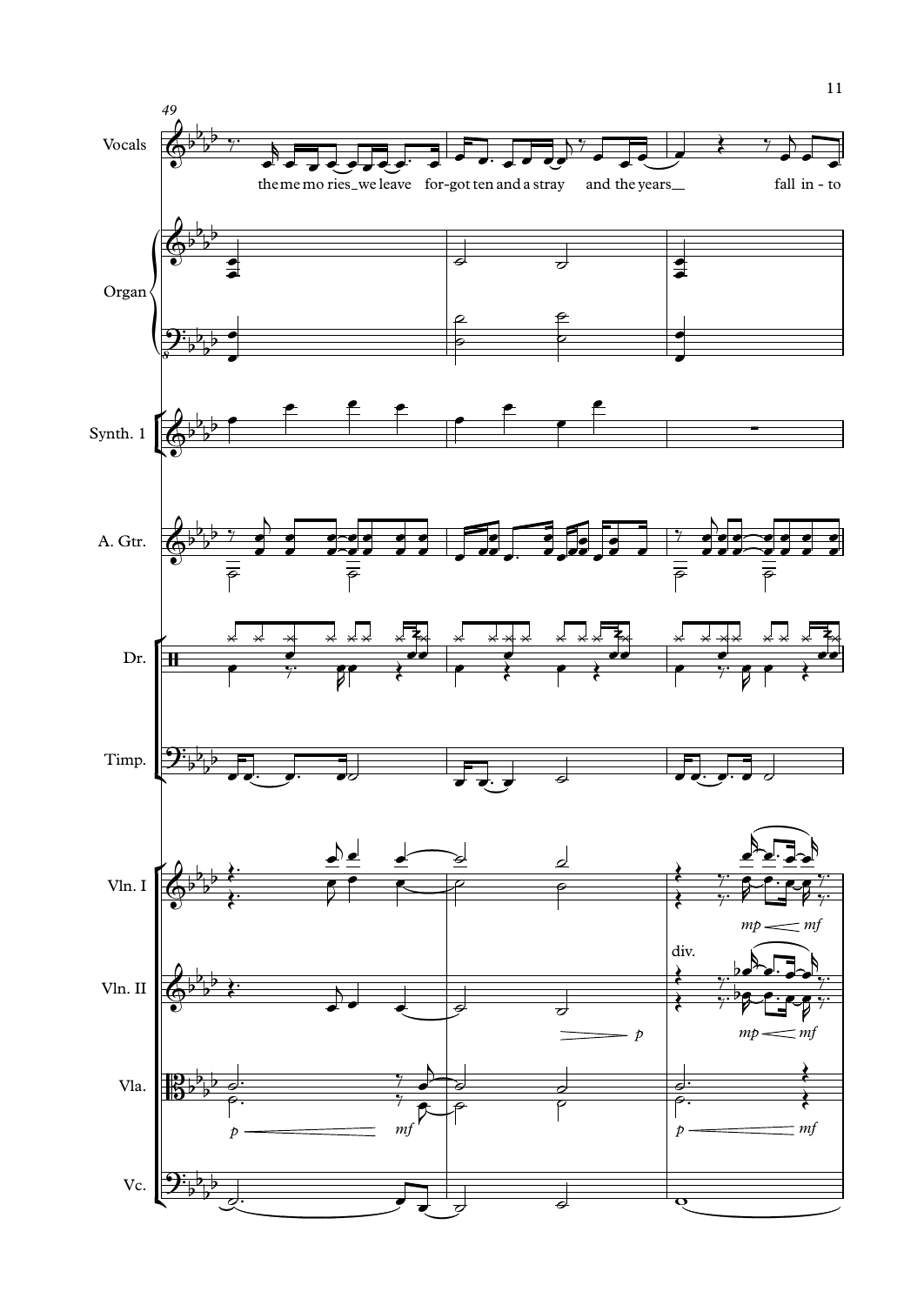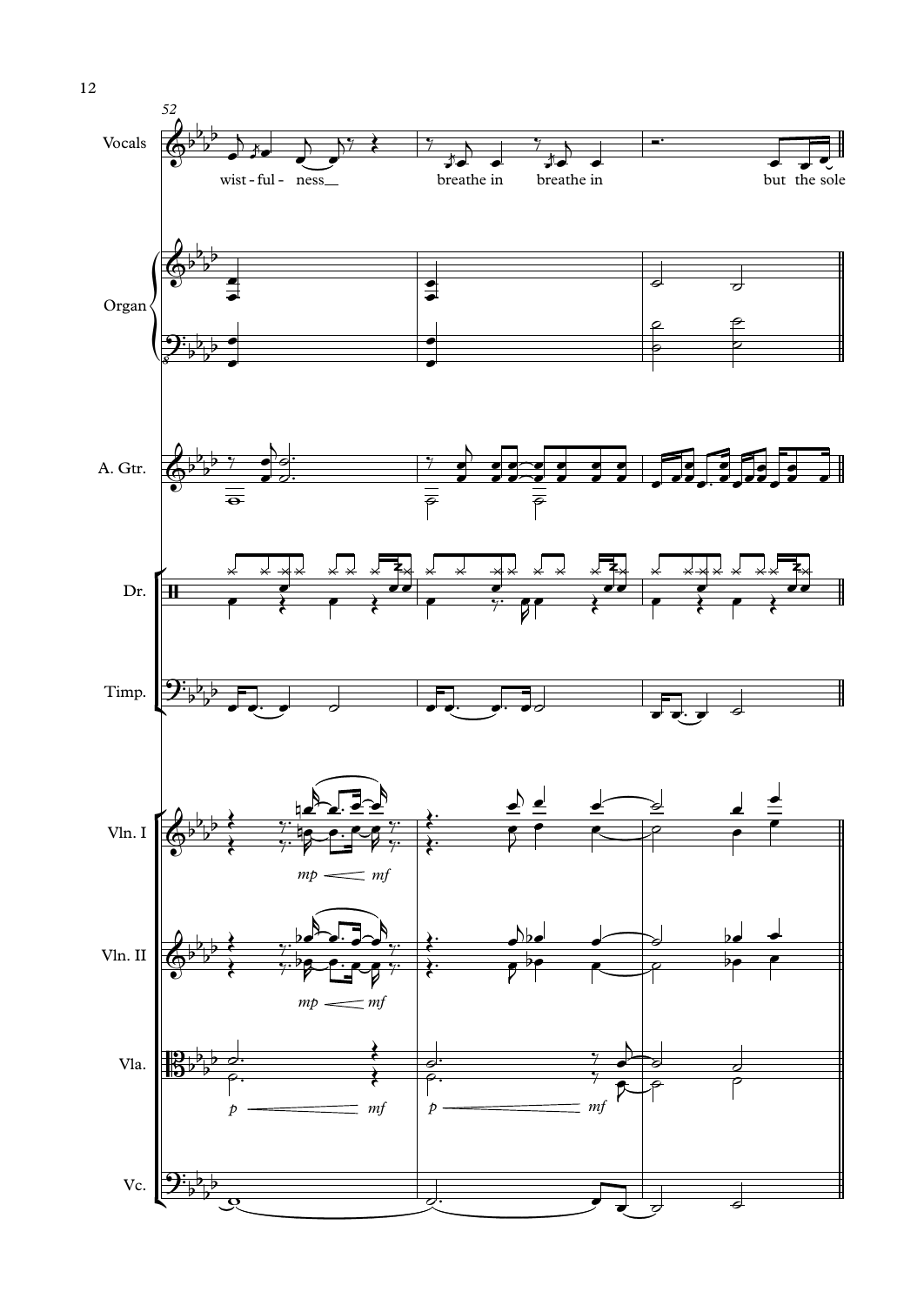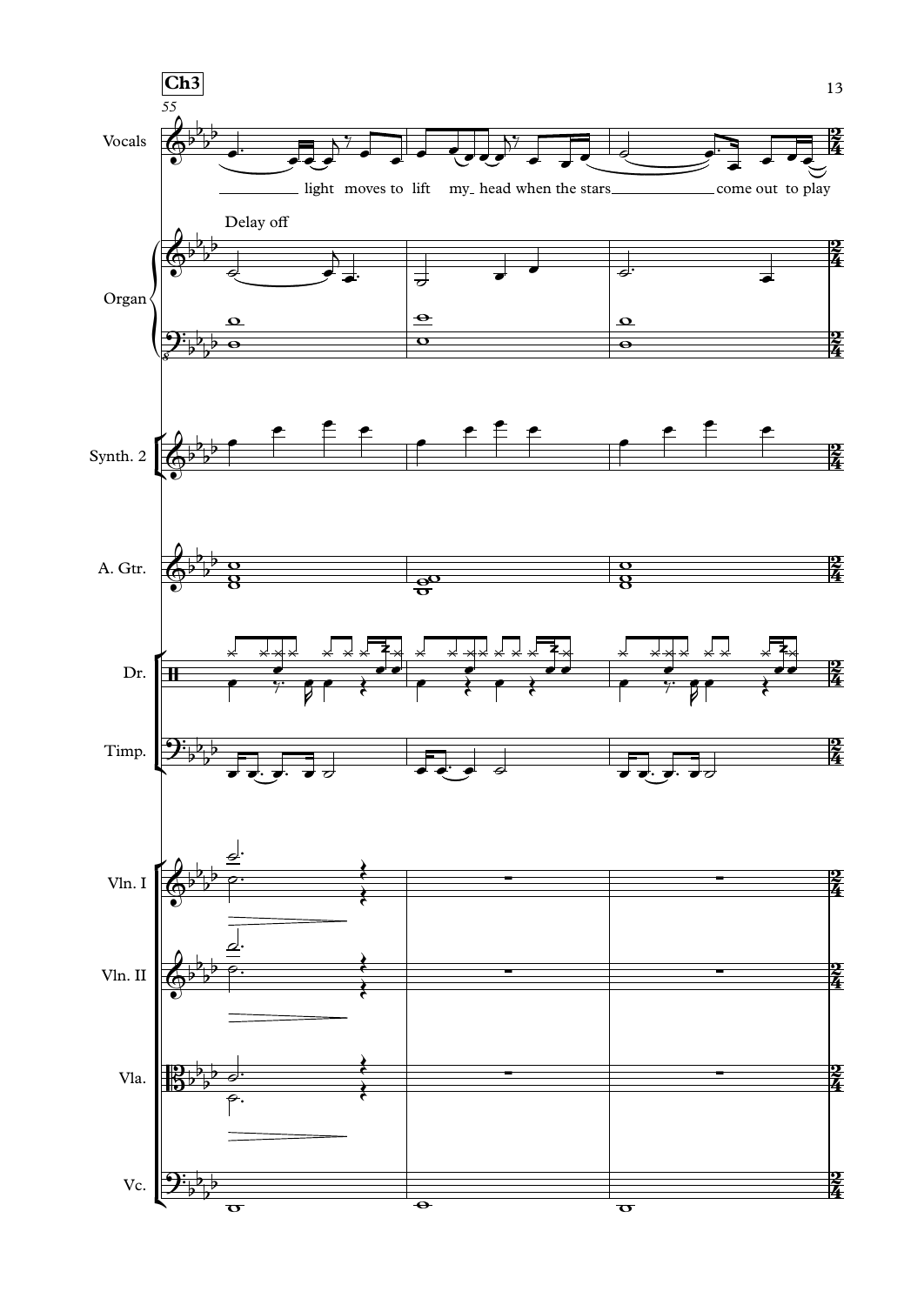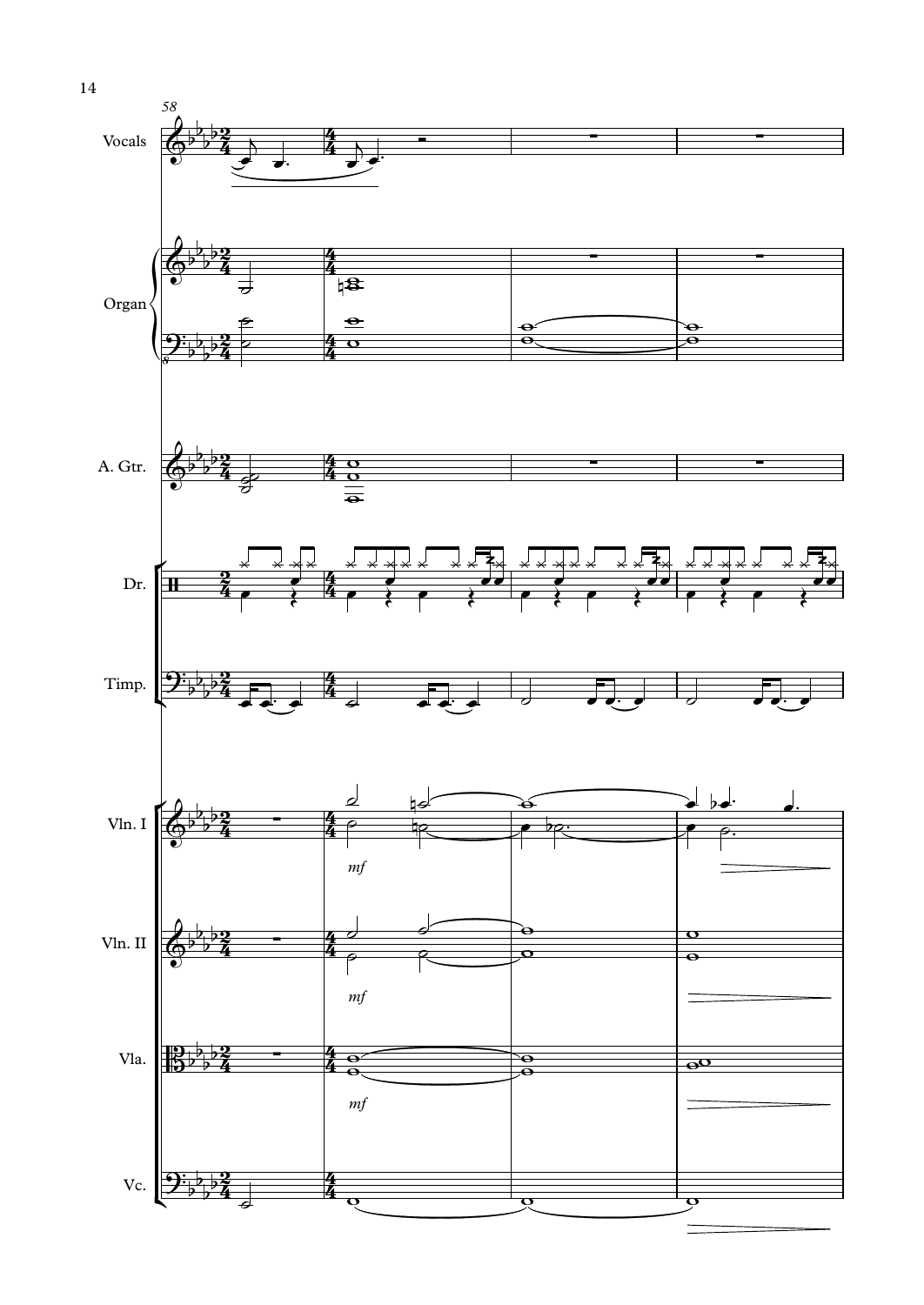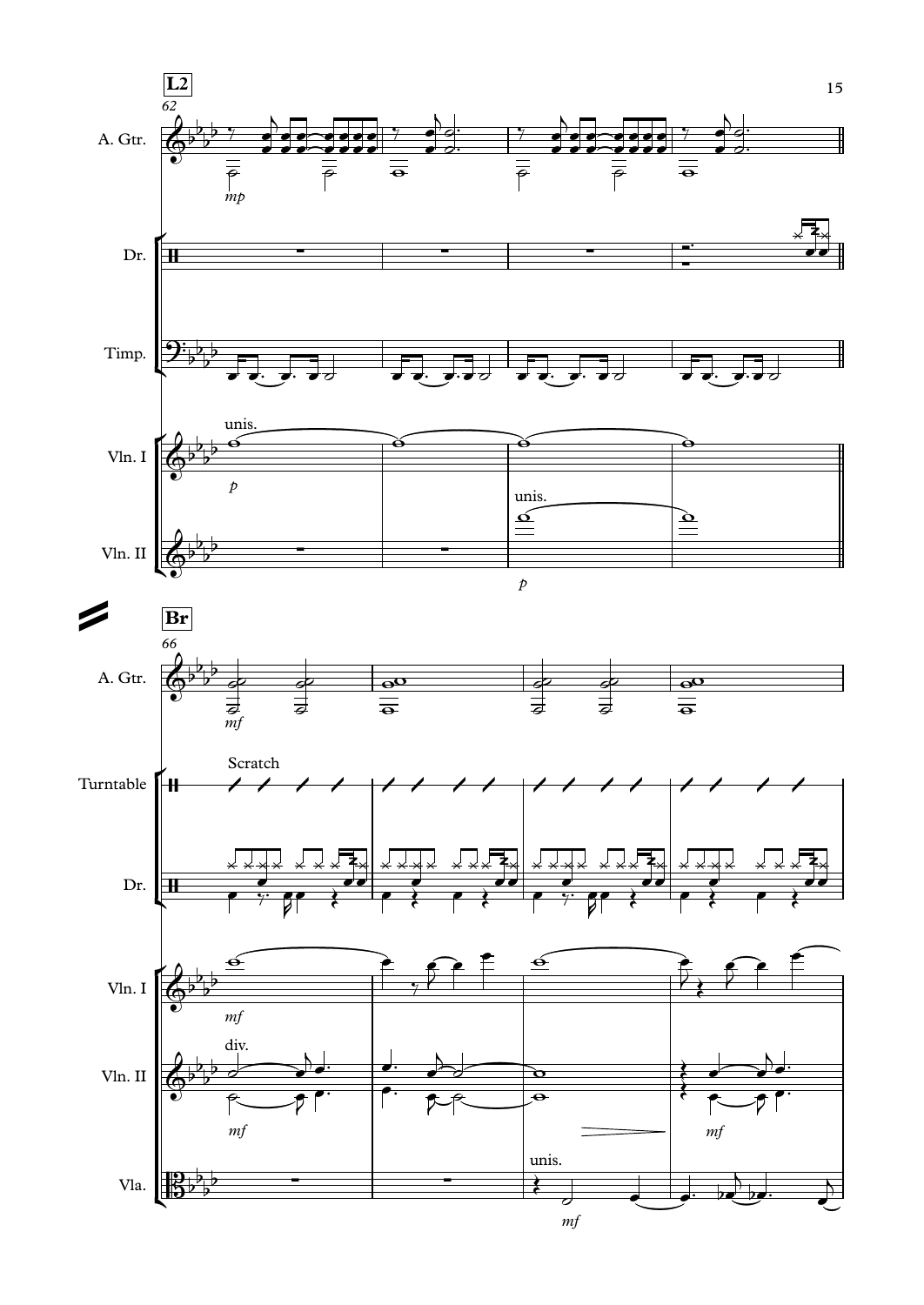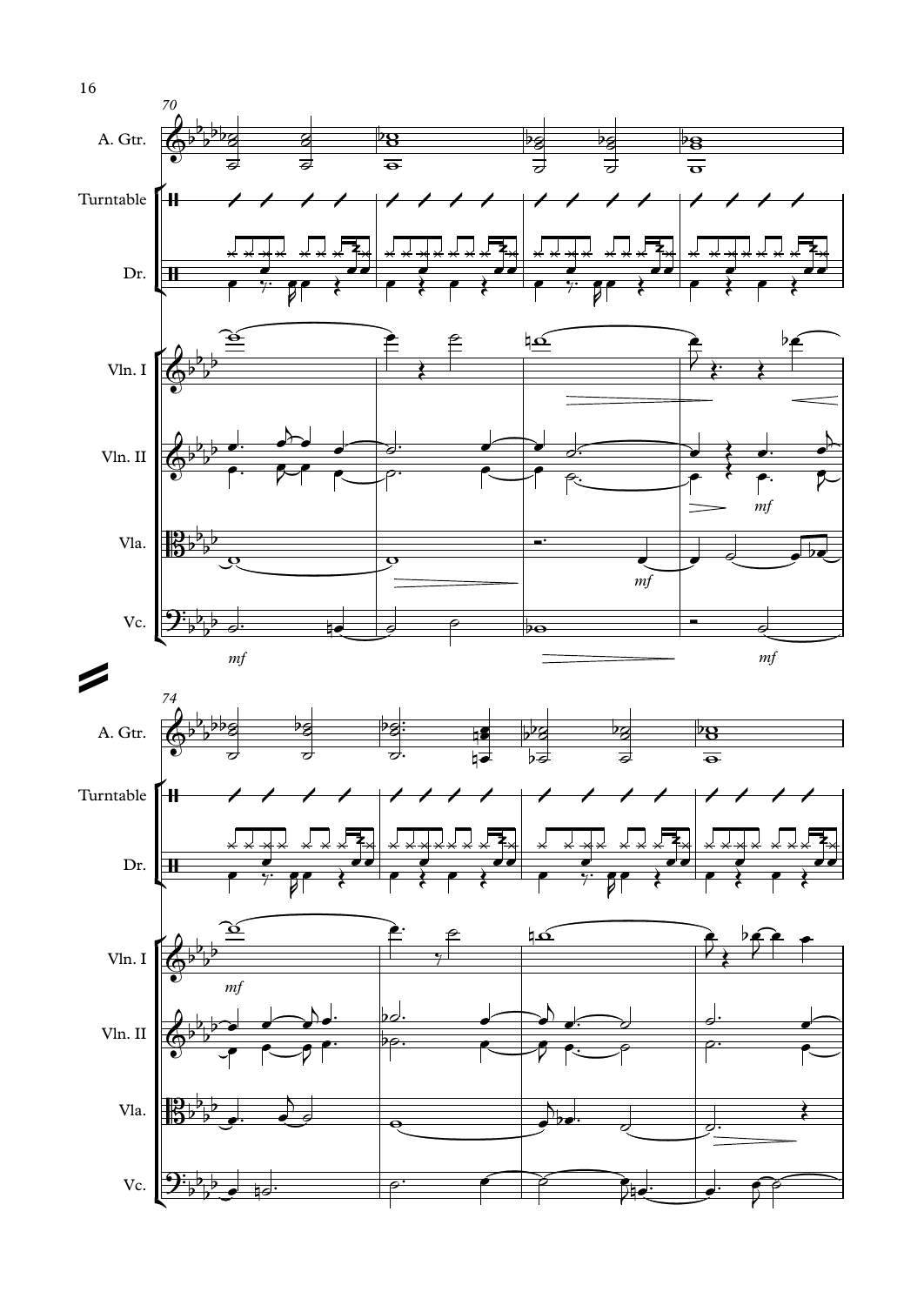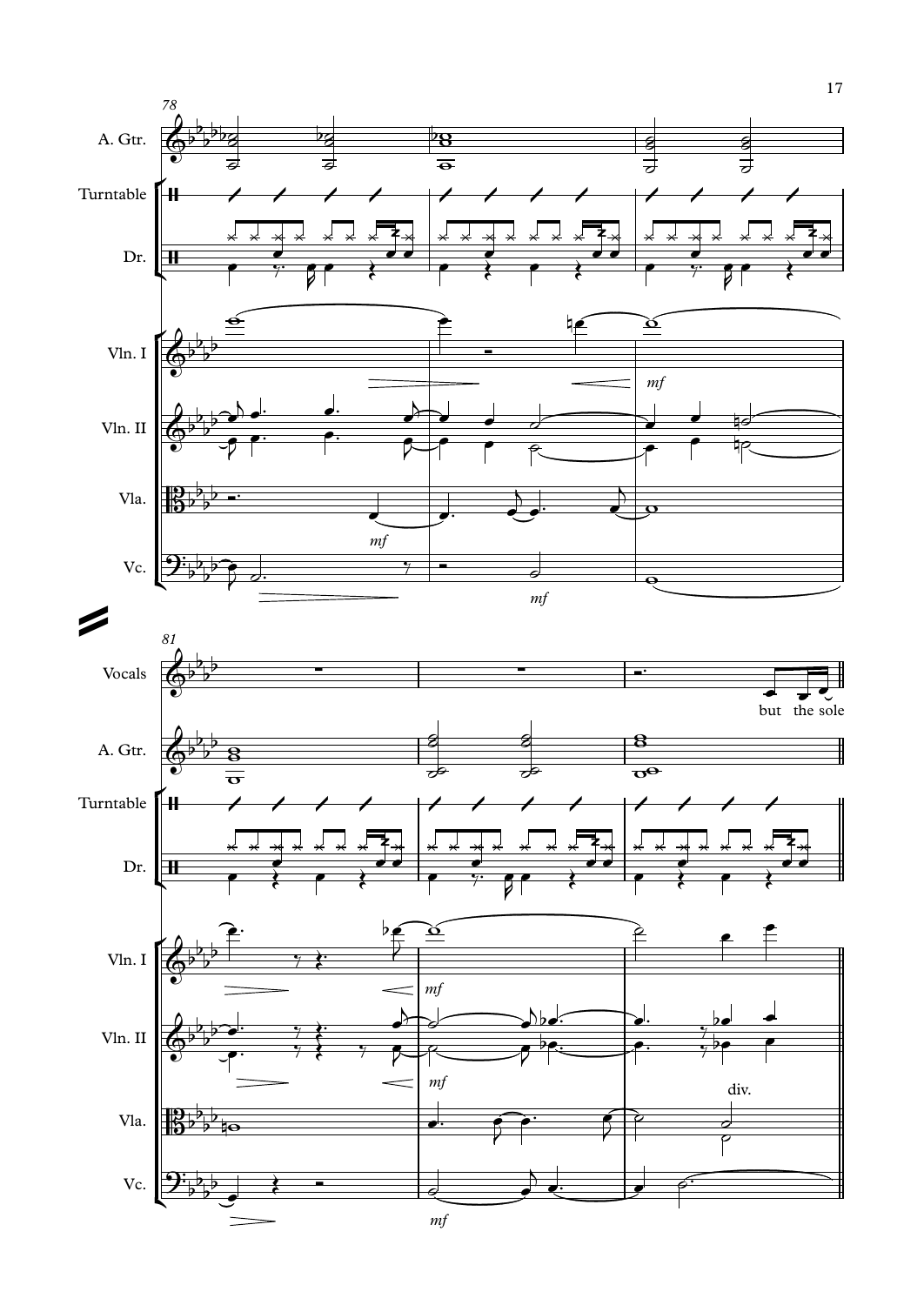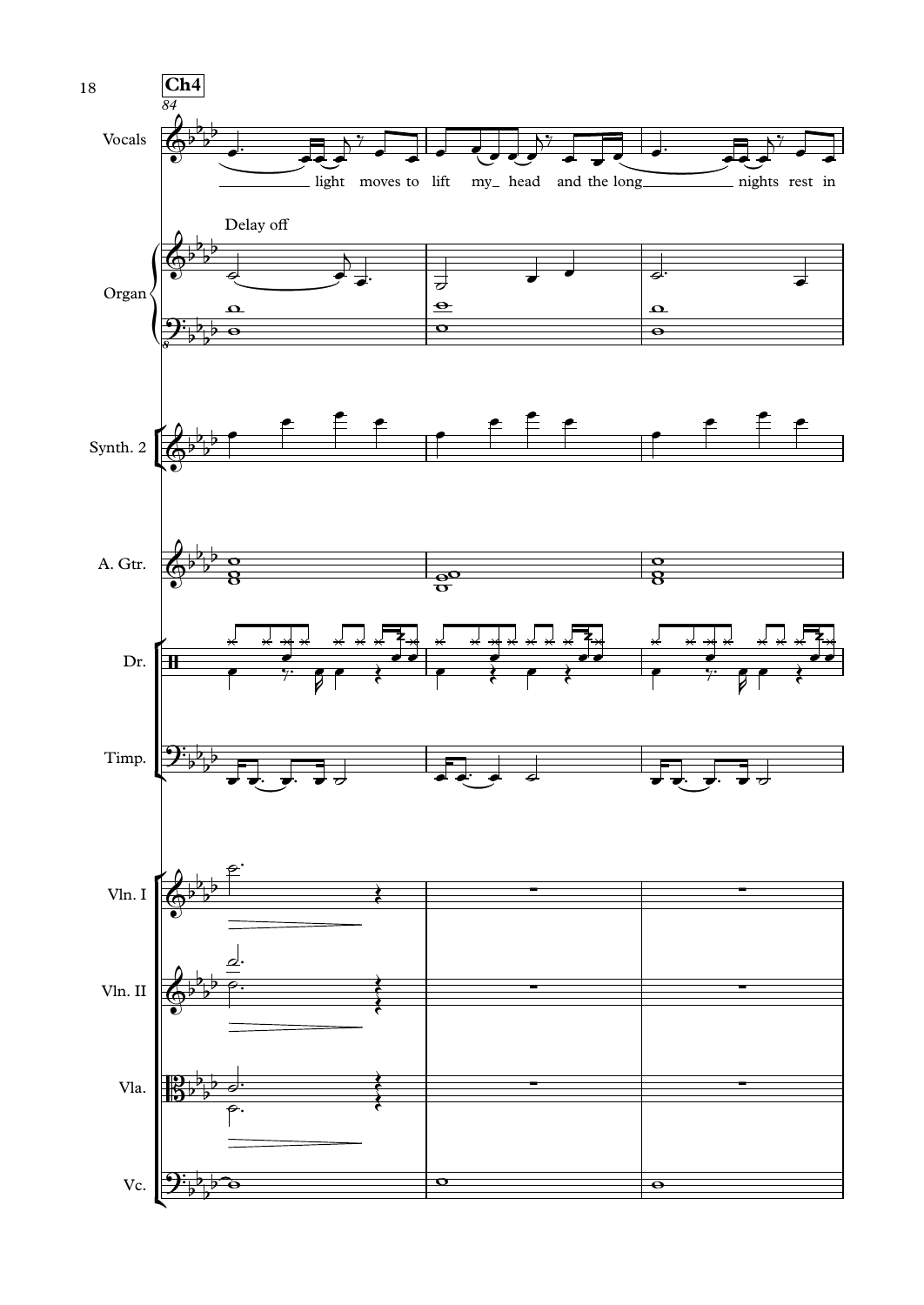